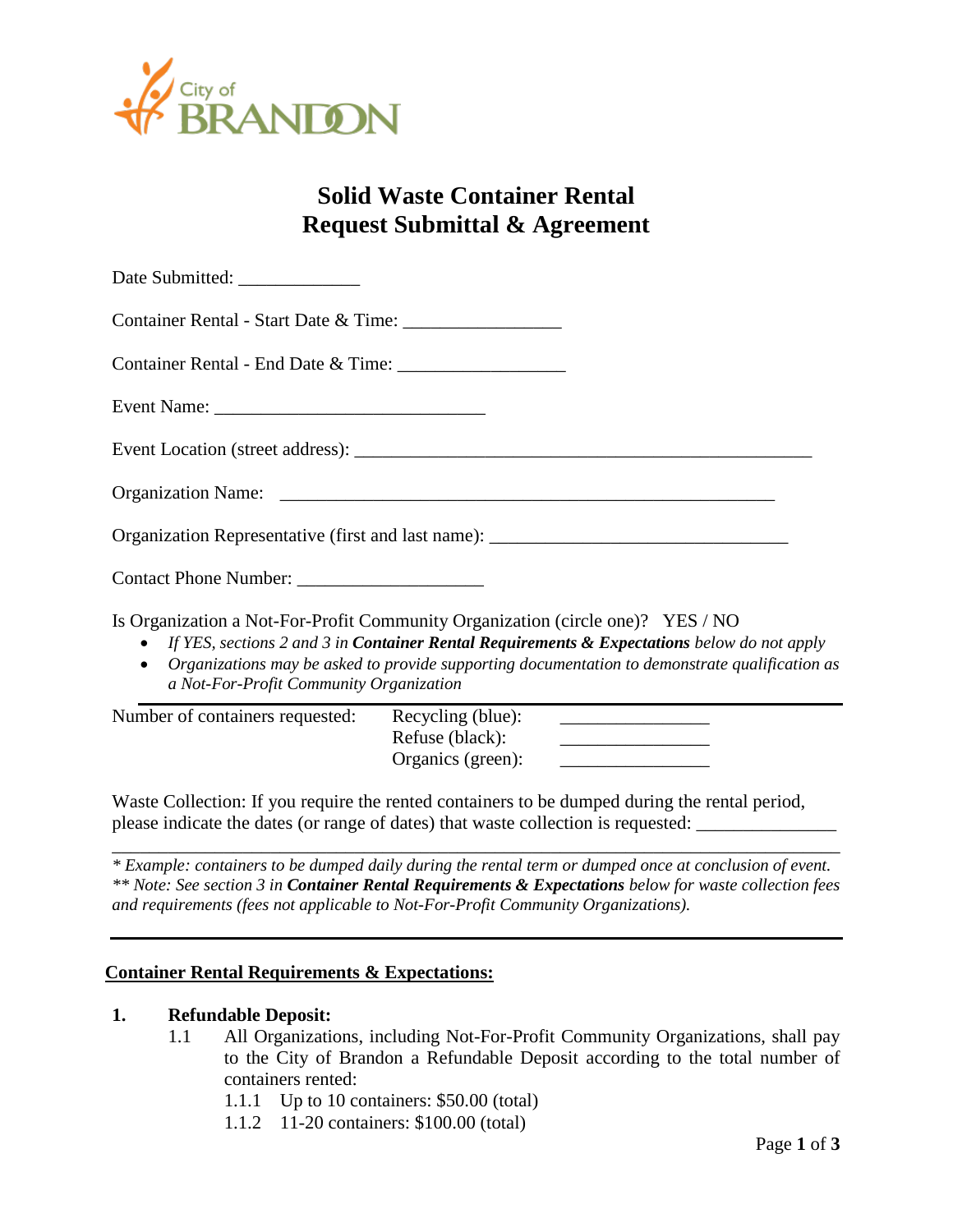

- 1.1.3 21 or more containers: \$5.00 (per container)
- 1.2 Upon completion of the rental term, retrieval of the rented containers and receipt of payment for the applicable rental fees (as per sub-sections 2.2 and 3.3 of this agreement), the City of Brandon shall return the Refundable Deposit to the Organization provided all containers retrieved by City of Brandon staff are undamaged and accounted for.
- 1.3 Rental containers will not be issued and delivered to the Event Location until:
	- 1.3.1 A completed **Solid Waste Container Rental Request Submittal & Agreement** has been submitted and subsequently approved by the City of Brandon.
	- 1.3.2 The Refundable Deposit, as defined in section 1.1, has been received and processed by the City of Brandon.

## **2. Container Delivery & Retrieval:**

- 2.1 The City of Brandon is responsible for delivering and retrieving all rental containers to and from the Event Location.
- 2.2 Excluding Not-For-Profit Community Organizations, all Organizations shall pay to the City of Brandon a fee of \$10.00 (ten dollars) per rental container for delivery/ retrieval from the event location by City of Brandon staff.

### **3. Waste Collection Fees & Requirements:**

- 3.1 The City of Brandon is responsible for waste collection services provided for rental containers.
- 3.2 The City of Brandon shall only provide waste collection services for rental containers during the days and times listed in subsections 3.2.1 to 3.2.4 below. The City of Brandon reserves the right to perform waste collection services according to a time of day that is compatible and efficient with respect to normal operations.
	- 3.2.1 Monday: 8:00am to 4:00pm
	- 3.2.2 Tuesday to Friday: 6:00am to 4:00pm
	- 3.2.3 Saturday: 8:00am to 4:00pm
	- 3.2.4 Sunday (April 1 November 1): 11:00am to 6:00pm
- 3.3 Excluding Not-For-Profit Community Organizations, all Organizations shall pay to the City of Brandon a Waste Collection fee of \$10.00 (ten dollars) per pick up per container for all pick-ups requested by the Organization during the rental period.
- 3.4 Organizations are solely responsible for ensuring containers are placed a minimum of 2 feet apart and at least 2 feet away from any obstructions to facilitate safe waste collection. Failure to comply with this requirement may result in waste collection services not being provided for the remaining duration of the Event.

### **4. Replacement Costs for Damaged or Missing Containers:**

4.1 In the event any of the solid waste containers become damaged or go missing during the rental period, the organization renting the container(s) shall be